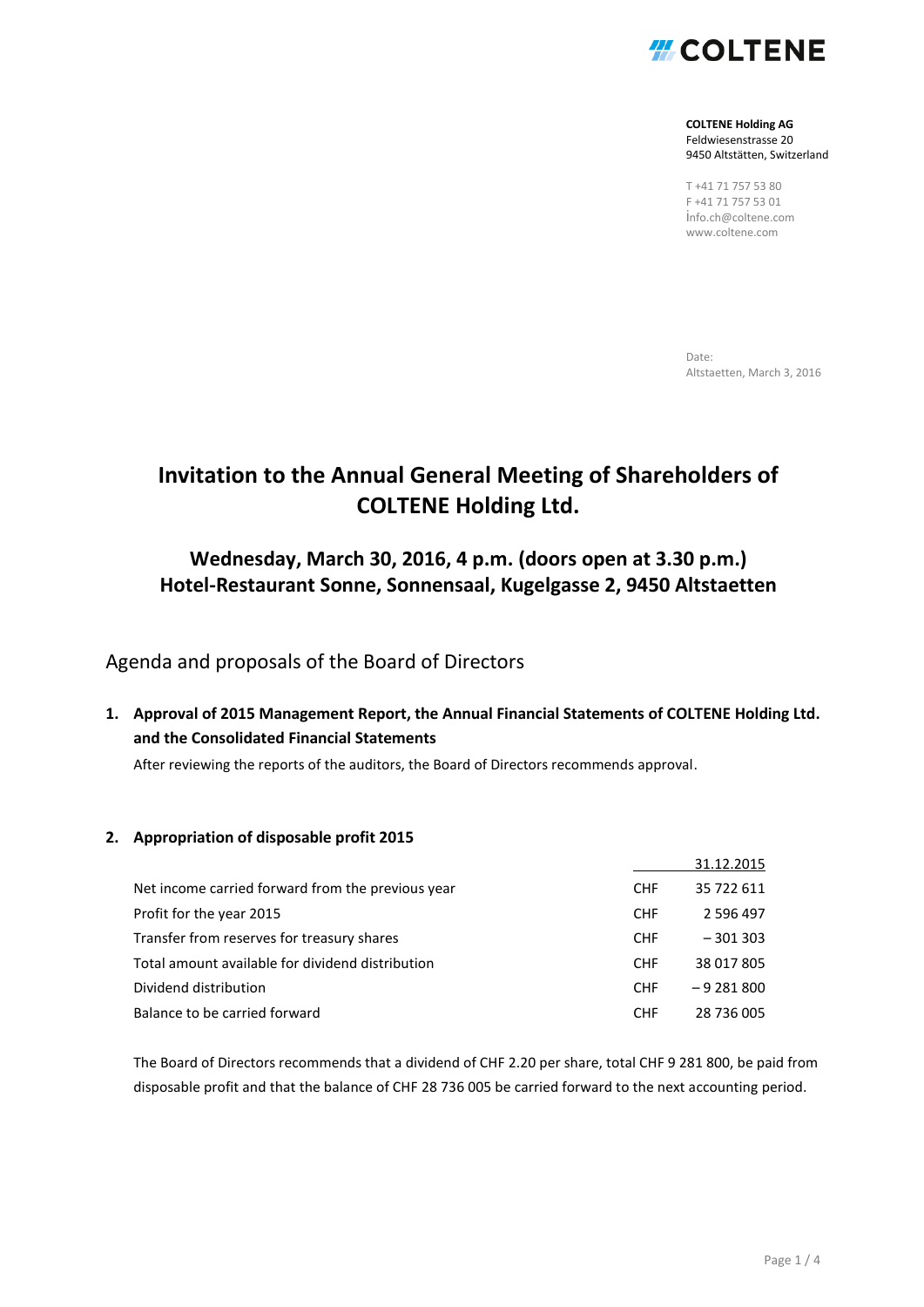## **HLCOLTENE**

### **3. Granting of discharge from liability of members of the Board of Directors and the Group Management**

The Board of Directors proposes that discharge be granted to the members of the Board of Directors and the Group Management for the 2015 fiscal year.

#### **4. Elections to the Board of Directors, the Chair of the Board and the Compensation Committee**

- 4.1 The Board of Directors proposes that the following persons be re-elected to the Board of Directors for a
	- one-year term of office ending at the close of the next Annual General Meeting:
		- Mr Nick Huber, resident of Balgach
		- Mr Robert Heberlein, resident of Zumikon
		- Mr Erwin Locher, resident of Muttenz
		- Mr Matthew Robin, resident of Murten
		- Mr Roland Weiger, resident of Arlesheim
- 4.2 The Board of Directors proposes that Mr. Jürgen Rauch, resident of Klaus, Austria be elected to the Board of Directors for a one-year term of office ending at the close of the next Annual General Meeting.
- 4.3 The Board of Directors proposes that Mr. Nick Huber, resident of Balgach, be elected Chairman of the Board of Directors for a one-year term of office ending at the close of the next Annual General Meeting.
- 4.4 The Board of Directors proposes that the following persons be elected to the Compensation Committee for a one-year term of office ending at the close of the next Annual General Meeting:
	- Mr Nick Huber, resident of Balgach
	- Mr Matthew Robin, resident of Murten
	- Mr Roland Weiger, resident of Arlesheim

#### **5. Re-election of independent proxy holder**

The Board of Directors recommends the re-election of Dr. iur. Adrian Weder, Attorney at Law and Notary Public, Grenzstrasse 24, 9430 St. Margrethen, as Independent Proxy Holder for a period of one year ending at the close of the next Annual General Meeting.

#### **6. Re-election of auditors**

The Board of Directors recommends that Ernst & Young AG, St. Gallen, be re-elected as auditors for a period of one year ending at the close of the next Annual General Meeting.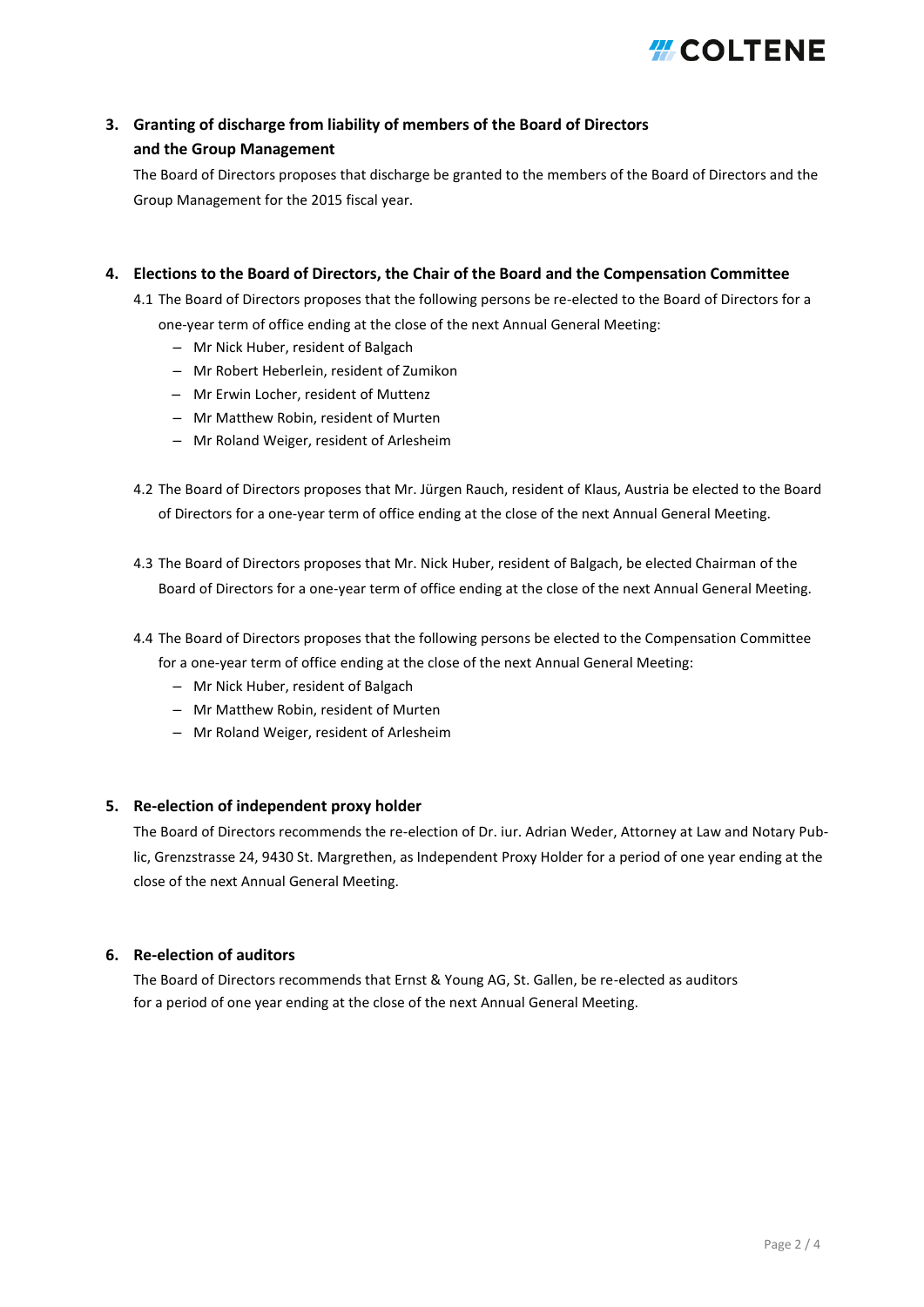

#### **7. Compensation of members of the Board of Directors and the Group Management**

- 7.1 The Board of Directors proposes that the General Meeting approve the Compensation Report 2015 in an advisory vote.
- 7.2 The Board of Directors proposes that shareholders approve the total maximum amount of CHF 560 000 in fixed compensation for the members of the Board of Directors for the financial year 2017.

#### Explanation for agenda item 7.2

The Chairman of the Board of Directors will be paid CHF 20 000 and the other members of the Board of Directors will each be paid CHF 10 000 of the fixed compensation in Company shares, subject to a mandatory holding period of at least three years. The number of shares granted will be based on the market price at the time of grant. The remainder of the fixed compensation will be paid in cash.

7.3 The Board of Directors proposes that shareholders approve the total maximum amount of CHF 2 900 000 as total compensation for the members of Group Management for the financial year 2017. Thereof CHF 2 050 000 will be paid as maximum fixed compensation and CHF 850 000 as maximum variable compensation to the Group Management.

#### Explanation for agenda item 7.3

The fixed compensation will be paid out in cash and includes among others base salary, contributions to statutory social security schemes (AHV, IV, ALV, NBU, KTG, pension plan contributions) and company vehicle expenses. The increase of the maximum compensation for the Group Management originates in the expansion of the Group Management from two members to five members on October 1, 2015. The variable compensation paid will depend on the attainment of the targets that have been set for the members of the Group Management. With regard to the quantitative elements, which will generally account for 60% to 80% of variable compensation, compensation will be paid according to the following schedule:

| Target attainment                                | < 80%     | 80% to 100%           | >100% to 120%          |
|--------------------------------------------------|-----------|-----------------------|------------------------|
| Portion of variable com-   No variable compensa- |           | Variable compensation | Variable compensation  |
| pensation paid                                   | tion paid | from 0% to 100% paid  | from 100% to 150% paid |
|                                                  |           | on a linear basis     | on a linear basis      |

With regard to the qualitative components, which will generally account for 20% to 40% of variable compensation, compensation will be paid on a linear basis in relation to the target attainment in percent. The total amount of variable compensation may not exceed 100% of the approved variable compensation even if the attainment of the quantitative targets exceeds the given quotas. 20% of variable compensation will be paid in shares subject to a holding period of three years.